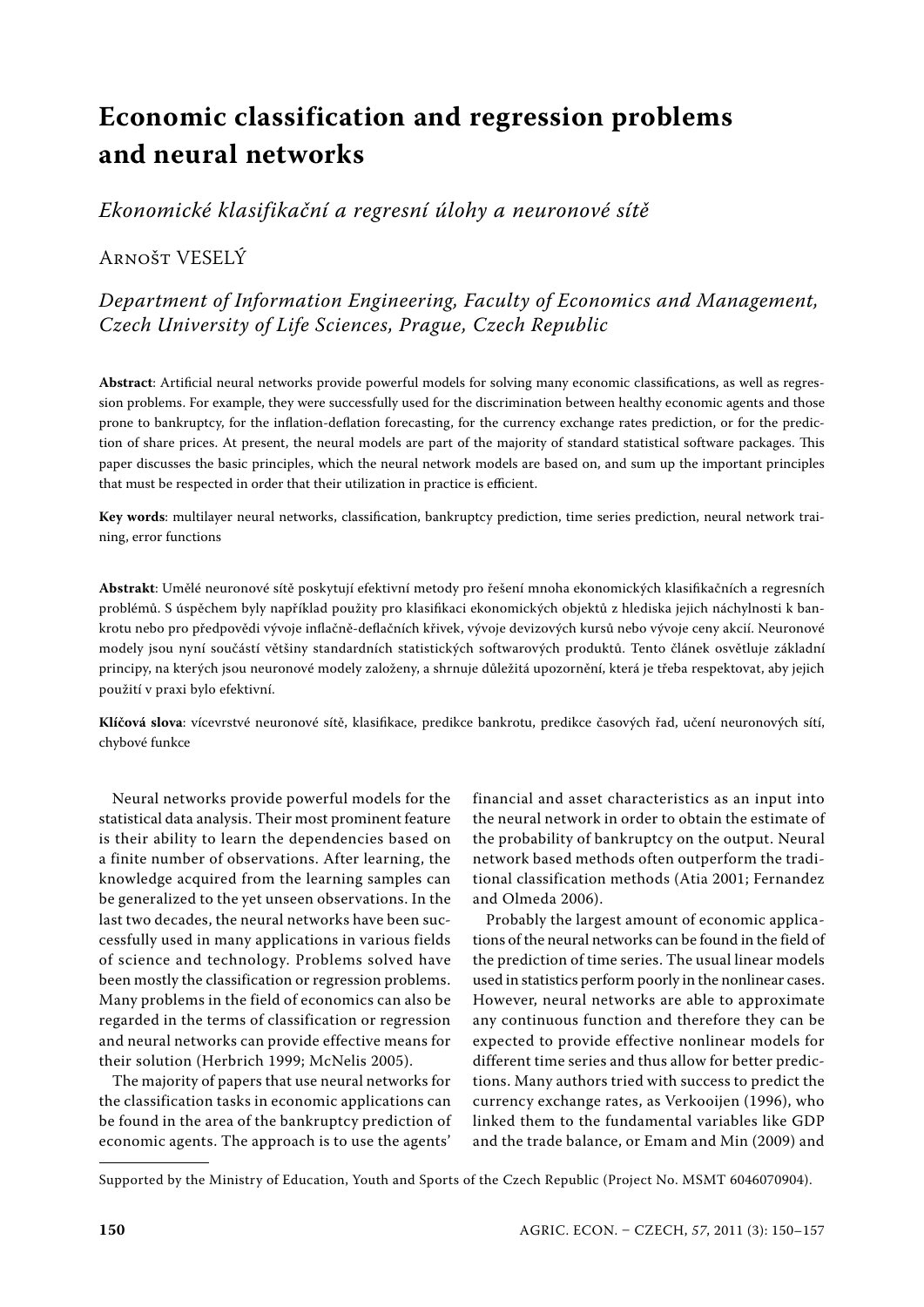many others. Neural networks were also used for the inflation forecasting. For example Nakamura (2005) evaluated the usefulness of neural networks in an inflation forecasting experiment using the recent U.S data. In his experiment, the neural networks outperformed the autoregressive models. McNelis (2005) studied the forecasting of inflation and deflation on the data from Hong Kong and Japan.

Neural network models are part of the statistical packages, which are on the market today, such as the Statistica, the SPSS or the SAS. All these packages have a user-friendly interface and can be easily used in a similar way as the standard statistical or data mining methods are. The input data can be in a standard table processor format, for example in an Excel table, and can be easily imported into the used software. Users may utilize their own data or may find data on the Internet. Thus they can easily make use of these sophisticated methods to improve their manager decisions.

However, using these methods effectively and interpreting properly the results means to know the underlying fundamental principles, which they are based on. Of course, one may choose a certain method in an haphazard manner and accept those default values of its parameters, which the software supplies. Acting this way means to get worse results or sometimes even misleading results leading to the totally wrong conclusions or predictions. The objective of this paper is to present the basic principles the neural networks methods are based on paying special attention to the features that one must know to choose an appropriate neural model architecture and proper values of its parameters.

## **METHODOLOGY AND METHODS**

#### **Artificial neuron**

For building up neural networks, a simple model of physiological neurons called simply neuron is used. The neuron is a simple information-processing unit. It takes a vector of the real-valued inputs, calculates a linear combination of these inputs, adds a constant value called bias or threshold and then applies on the resulting sum an output (activation) function. More precisely, given the inputs  $x_1$ , ...,  $x_n$ , the output y is computed according to the formula

$$
y = \varphi(\sum_{i=1}^{n} w_i x_i + b)
$$
 (1)

where each  $w_i$  is a real-valued constant called weight that determines the contribution of the input  $x_{\widetilde i}$  to the



Figure 1. Formal model of a physiological neuron

neuron output *y*, *b* is the bias (threshold) and  $\varphi(\cdot)$  is the output function. The computation of the neuron is illustrated in Figure 1.

To simplify the notation, we imagine an additional constant input  $x_0=1$  with weight  $w_0=b$  and we write

$$
\sum_{i=1}^{n} w_i x_i + b = \sum_{i=0}^{n} w_i x_i \text{ and } y = \varphi \left( \sum_{i=0}^{n} w_i x_i \right) \tag{2}
$$

The mostly used output functions are the threshold function  $\sigma(x)$ 

$$
\sigma(x) = \begin{cases} 1 & \text{if } y > 0 \\ 0 & \text{otherwise} \end{cases}
$$
 (3)

the sigmoid function  $f(x)$ 

$$
f(x) = \frac{1}{1 + e^{-kx}}, \ k > 0
$$
 (4)

the logistic function, which is the sigmoid function (4) with  $k = 1$  or the identity function  $\varphi(x) = x$ . Neuron with the identity output function is usually called the linear neuron.

#### **Multilayer feedforward networks**

Multilayer feedforward networks form an important class of neural networks (see for example Haykin 1999). The network consists of a set of sensory units (receptors) that constitute the input layer, one or more hidden layers of the computation nodes and an output layer that consists also of computation nodes. Computing units in the hidden and output layers are the logistic or sigmoid neurons. In the output layer, also linear neurons might be used. Only neurons of the neighbor layers are connected and the input signal propagates through the network only in the forward direction. The strength of the connection going from *i*-th neuron of the certain layer to the *j*-th neuron of the next layer is denoted  $w_{ij}$ . When we use the term *L*-layer network, we refer to a network with *L* layers of computing units. Thus we shall call a network with one hidden layer a two-layer network, a network with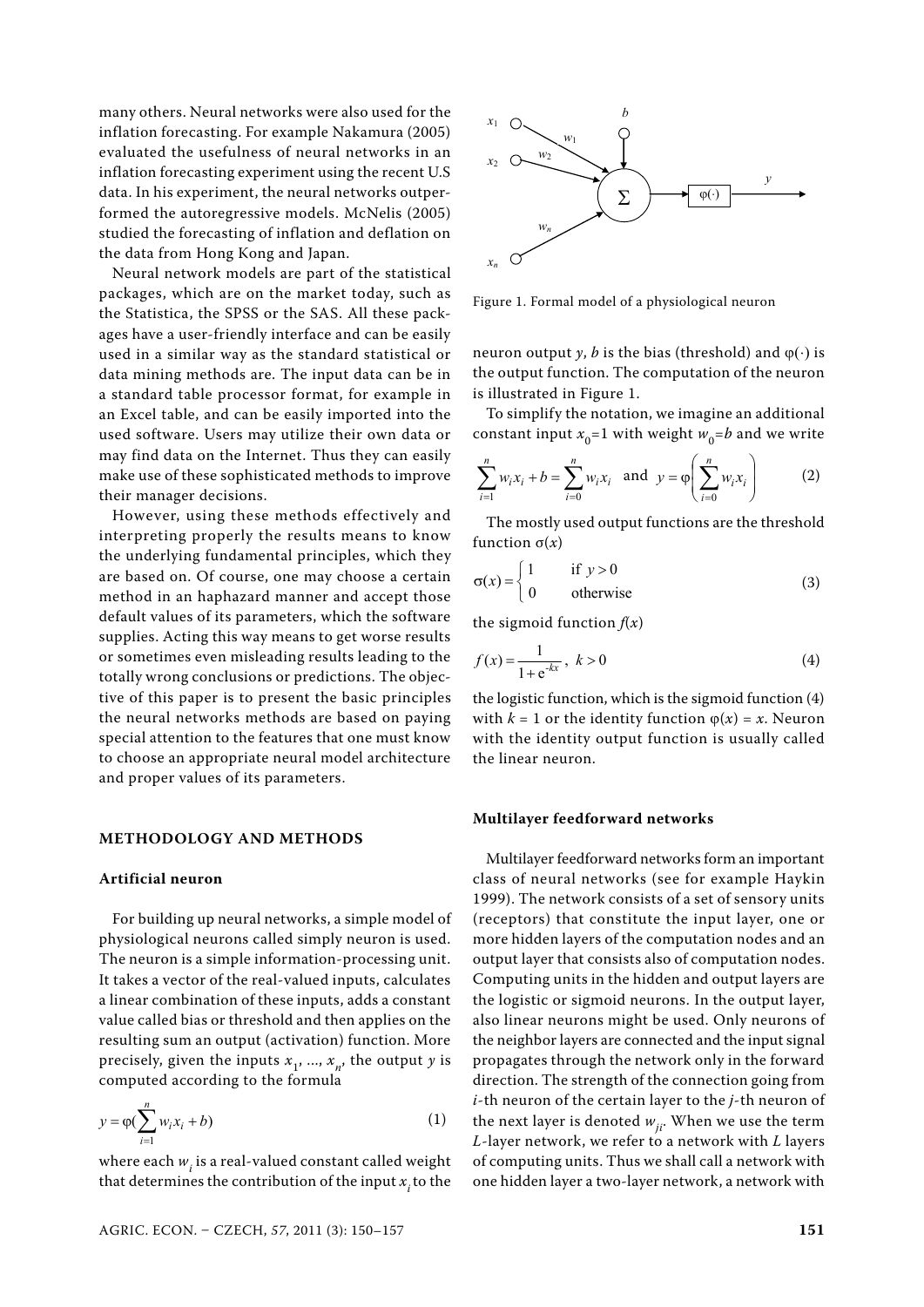

Figure 2. Two-layer feedforward neural network Figure 2. Two-layer feedforward neural network Figure 2. Two-layer feedforward neural network

two hidden layers a three-layer network and so on. A layer network with *n* inputs and *m* outputs represents *m* functions with *n* arguments. These functions can be easily expressed explicitly. For example, a two-layer network (see Figure 2) with *n* receptors, one output and *m* hidden units represents the function

$$
y = \varphi \left( \sum_{j=1}^{m} W_j \psi \left( \sum_{i=0}^{n} w_{ji} x_i \right) + W_0 \right) \tag{5}
$$

Here  $W_i$  is the weight of the connection between *j*-th neuron at the hidden layer and the output neuron and  $w_{ij}$  is the weight of the connection between the *i-*th input neuron and the *j*-th neuron at the hidden layer. All neurons in the hidden layer have the same output function  $\psi(\cdot)$  and the output neuron has the output function  $φ(·)$ .

#### **Neural network learning**

Multilayer feedforward networks can be used for solving different classification or regression problems. The behavior of a neural network is determined by the set of its weights. Therefore, the crucial problem is how to determine the weights in the given problem to get the neural network with the desired behavior.

The neural network approach involves the parameter learning from examples. Neural network learning or training means to have an adaptive procedure in which the weights of the network are incrementally modified. The learning process consists in updating the weights, so that an error function dependent on the network output and the known target value is reduced. Algorithms used for the learning purposes are based on the following methods of adaptation: *gradient learning*, *simulated annealing* and *genetic evolution*.

#### **Gradient learning**

Gradient learning is based on a traditional mathematical method of searching the local minimum of a function. Assume that all weights of the neural network are ordered and constitute a vector **w**. The gradient algorithm can be formulated as follows: *Algorithm of the gradient descent search:*

1. At the beginning, the weights are set equal to small random values.

2. At the *n*-th step, the value of gradient grad $E(w^{n-1})$ is estimated. For the estimation, one or more elements of the learning set are used. Then the weight vector **w***n***−1** is modified according to

$$
\mathbf{w}^{n} = \mathbf{w}^{n-1} - \varepsilon \operatorname{grad} E(\mathbf{w}^{n-1}) + \mu \Delta \mathbf{w}^{n-1} - \gamma \mathbf{w}^{n-1}
$$
 (6)

where  $\varepsilon > 0$  determines the rate of the weight vector change,  $\Delta \mathbf{w}^{n-1} = \mathbf{w}^{n-1} - \mathbf{w}^{n-2}$  is the weight vector change in the previous  $n - 1$ -th step of the algorithm,  $0 \leq \mu \leq 1$  is a constant called the momentum and  $\gamma > 0$ is a regularization (weight decay) constant.

If search algorithm starts with small weights, the output function of the network represents in the weight space roughly the linear surface. The reason is that the neuron output functions are either linear or sigmoid functions, and that the sigmoid functions are near zero approximately linear. Subtraction of γ**w***n*−1 helps to keep the weights small which means to have a smoother error surface and this helps the algorithm to escape the local minima.

The use of momentum in the algorithm represents a minor modification of the classical gradient descent algorithm, yet it may improve the learning behavior of the algorithm. It has the effect of gradually increasing the step size of the search in regions where the gradient is unchanging and thus to accelerate the learning process. It also helps to prevent the learning process from terminating in some shallow local minimum of the error surface.

The gradient grad*E*(**w**) is usually calculated on the learning set by the means of the algorithm named back propagation of error. Sometimes also the matrix **H,** known as the Hesian matrix, is on the learning set evaluated. Knowing **H** makes it possible to estimate the optimal size of the weights change and thus to accelerate the process of learning. Therefore, the algorithms known as the Quasi-Newton algorithm, the conjugate gradients algorithm and the Levenberg-Marquart algorithm, which all make the use of the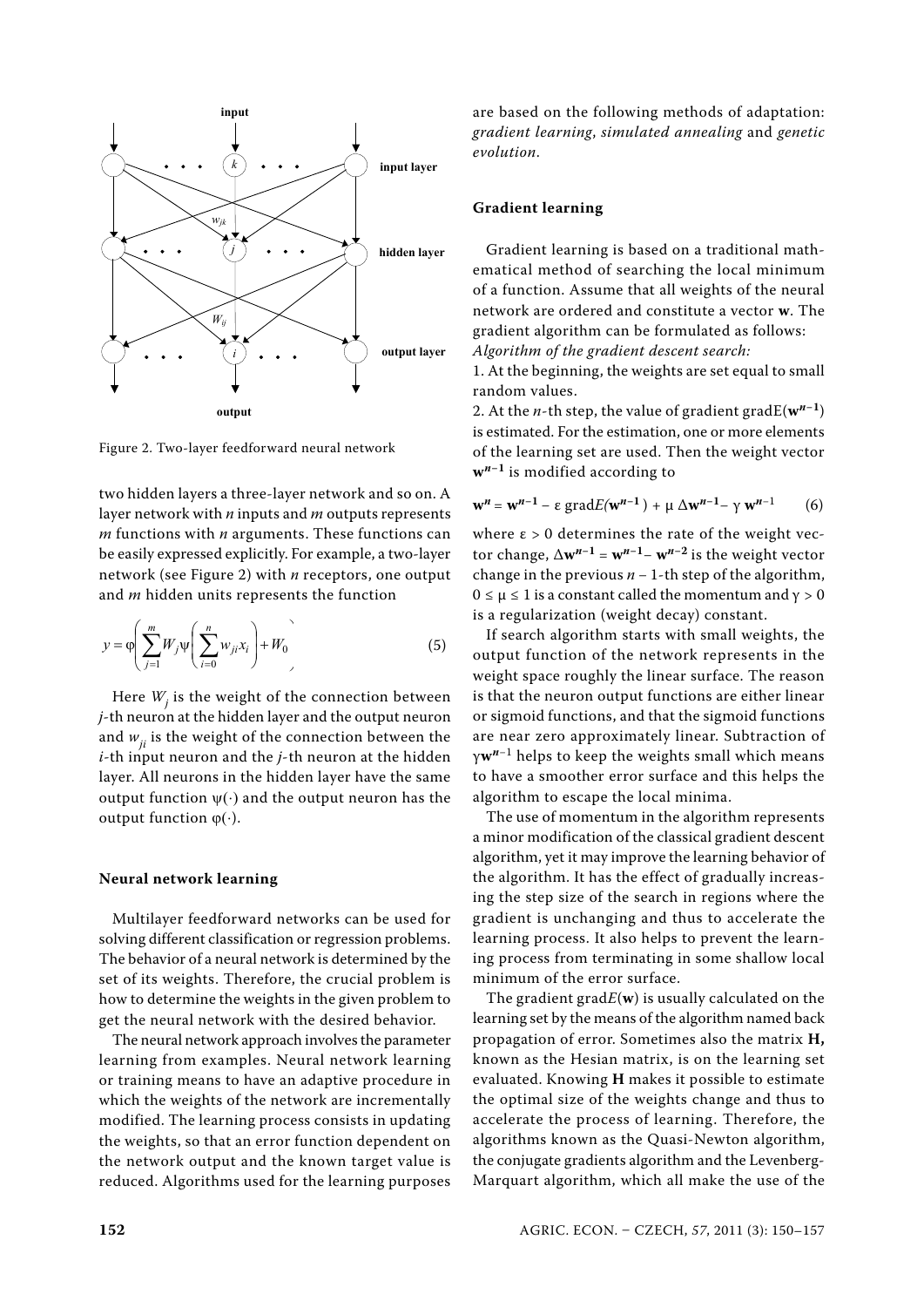matrix **H** estimate, are quicker than the standard back propagation algorithm.

## **Simulating annealing**

The method is based on the analogy between annealing of solids and solving optimalization. It is a modified Monte Carlo method based on the Metropolis algorithm. In the *n*-th step of the algorithm, the weight vector **w** of the neural network is modified by a small randomly generated step. If the new error value is smaller than the old one, the step is accepted. Otherwise, the new value of weight vector is accepted only with the probability

$$
P = \exp^{-\frac{\Delta E}{T}}
$$

Here  $\Delta E$  is the difference between the new and old value of the error function and *T* is parameter called temperature. Temperature controls the probability of accepting a step in the wrong direction and during learning process, it is continuously decreasing.

#### **Genetic evolution (Genetic algorithm)**

This method starts with a population of neural networks represented by its weight vectors. All weight vectors are unequivocally encoded into a string of real numbers called genome or chromosome. The ability of a neural network, represented by its genome, to solve the underlying regression or classification problem is measured with the fitness function, which might be, for example, a negatively taken error function. From the current population, there are selected couples for "breeding". The greater value of the fitness function means the greater probability of being chosen into the parents' couple. Each parent couple breeds two children that come into being by the means of the procedure called crossover. During the crossover, parts of parents' genomes are shuffled. The incurred children are then put into the new generation. After the new generation is created, its genomes undergo a small probability process called mutation. In the mutation process, one randomly chosen gene of the genome is taken and its value randomly changed. As new generations come into being, their ability to solve the underlying problem ameliorate.

# **Error functions**

The neural network performance criterion is based on the error function *E*(**w**) evaluated on the training

set. The mostly used error functions are the **sumof-square error function** for regression tasks and the **cross-entropy error function** for classification tasks.

**In a regression problem,** the neural network should learn *s n*-argument functions

$$
f_{\alpha}(x_1, ..., x_n) = f_{\alpha}(\mathbf{x}), \quad \alpha = 1, ..., s
$$
 (7)

and the training set *T* consists of *N* samples

$$
T = \{ (\mathbf{x}^i, \mathbf{t}^i), i = 1, ..., N \}, \ \mathbf{x}^i = (x_1^i, ..., x_n^i), \mathbf{t}^i = (t_1^i, ..., t_s^i)
$$
 (8)

The commonly used error function is the sum-ofsquare error function

$$
E_S(\mathbf{w}) = \frac{1}{2} \sum_{i=1}^{N} \sum_{\alpha=1}^{s} (y_{\alpha}^i(\mathbf{x}^i, \mathbf{w}) - t_{\alpha}^i)^2
$$
(9)

where **w** is the vector of the neural network weights and  $y_\alpha^i$  is the output of the  $\alpha$ -th output neuron if the sample vector  $x^i$  is on its input.

**In a classification problem,** the input vectors are classified into *s* classes *C<sub>α</sub>*. The classes are coded using the so-called 1-of-*s* coding scheme. According to this scheme, the membership of input **x** is coded by the binary vector **t** of length *s*. Each element *t*  $\alpha$  of **t** takes the value 1 if the input vector belongs to the class  $C_{\alpha}$  and it takes value 0 otherwise. The obvious advantage of this coding scheme is that the conditional expectation values of variables  $t_{\alpha}$  equal to the conditional probabilities of classes. For two mutually exclusive classes *C*<sup>+</sup> and *C*−, a more simple way of coding can be adopted. Instead of the vector **t,** a single scalar target variable *t* is used, the value of which is 1 if the vector **x** belongs to the class *C*<sup>+</sup> and 0 if it belongs to the class *C*−.

In the role of the error function, we can use the above described sum-of-square error function or the so- called cross-entropy error function

$$
E_{CE}(\mathbf{w}) = \sum_{i=1}^{N} \sum_{\alpha=1}^{s} (t_{\alpha}^{i} \log y_{\alpha}^{i}(\mathbf{x}^{i}, \mathbf{w}))
$$
(10)

From the detailed statistical analysis by the maximum likelihood method, it follows that using the cross-entropy function is more appropriate in classification problems (Bishop 1996).

## **Preparing data**

At the beginning, the data must be attentively scrutinized and the input vectors with missing component values must be either discarded or the missing values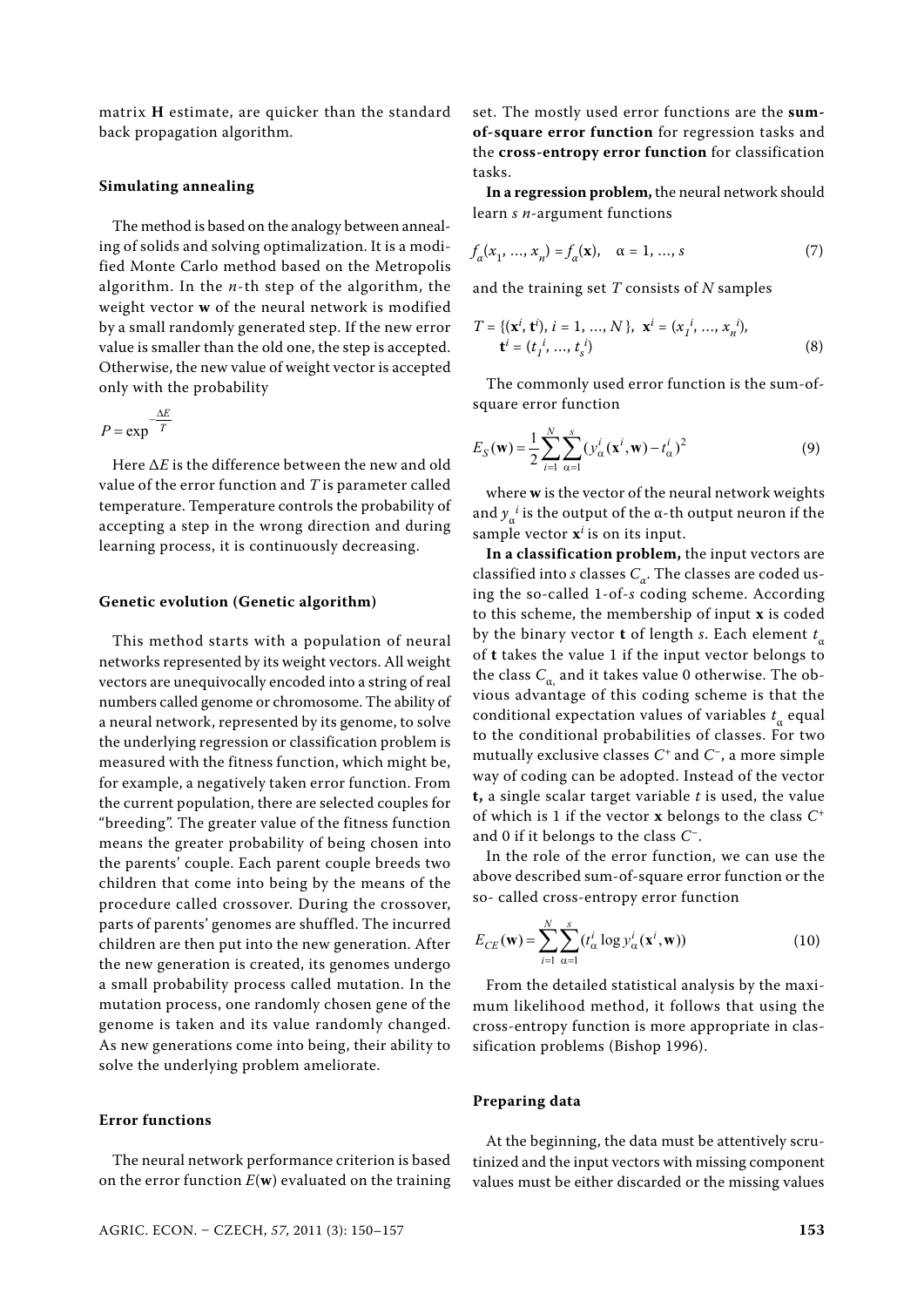must be substituted with their probable values. For this purpose, some standard statistical method can be used. For the non-categorical data, the simplest substitution utilizes the average value of the missing component, computed over the whole data set. For categorical data, we may estimate the probabilities of the particular values and substitute the missing values according to this probability distribution estimate. A more elaborate approach is to express the variable with missing values in terms of other variables and then to fill the missing values according to the regression function.

After getting rid of the missing values, the data should be normalized. If we suspect the data to be very redundant, we ought to consider their transformation into a feature space with a reduced dimension.

The data should be randomly separated into training, validation and test sets. During the training period, the training and validation sets are used. Vectors from the training set are used for computing the weight vector change, and the vectors from the validation set are used for checking the network performance on new, yet unseen data. Usually if a network is trained, its error on the training set is decreasing. However, from certain moment, the network starts to behave badly, if the previously unseen vectors are put on its input. This phenomenon is called overfitting. To prevent overfitting, the training process is stopped as soon as the phenomenon of overfitting is observed on the validation set. Eventually, the final error of the trained network is estimated on the test set. Of course, a greater training set leads to better trained networks. On the other hand, smaller validation and testing sets mean that the gained results will be less reliable. Therefore, certain compromise must be adopted. If we have too little data at our disposal, we should think of the use of the cross-validation technique known from the mathematical statistics.

#### **RESULTS AND DISCUSSION**

# **Classification**

The majority of applications that use the neural network for the classification tasks in economics can be found in the area of the bankruptcy prediction of economics agents. Bankruptcy prediction has long been an important and widely studied topic. Banks need to predict the probability of bankruptcy of a potential client, whether it is a company or a consumer, since the accuracy of this prediction has significant impact on their lending decisions and consequently on their profitability.



Figure 3. Neural network with softmax output neurons Figure 3. Neural network with softmax output neurons Figure 3. Neural network with softmax output neurons

The trickiest problem in the classification is to choose the proper neural network architecture. As mentioned above, the theoretical analysis recommends using 1-of-*s* coding scheme for the class membership coding and using the cross-entropy function as the error function. Then the minimization of the cross-entropy function provides a network that approximates the conditional probabilities of classes  $p(C_{\alpha}|\mathbf{x})$ . As the network outputs are interpreted as probabilities, the logistic neurons, which have their output values from interval <0, 1>, are commonly used in the output layer. If *s* > 2 and the classes are mutually exclusive, then all network outputs should sum to 1. To fulfill this requirement, the so-called softmax neurons are usually used in the network output layer (see Figure 3). Softmax neurons have output functions

$$
y_i = \theta_i(a_1, ..., a_s) = \frac{\exp(a_i)}{\sum_{j=1}^s \exp(a_j)}
$$
(11)

which obviously sum to 1. If  $s = 2$  and input vectors are classified into two mutually excluded classes, the class membership may be coded with the scalar variable and the neural network may have only one output logistic neuron.

The numbers of neurons in the input and output layer are given by the nature of the solved classification problem. However, it is difficult to estimate the size of the hidden layer. Thus the number of neurons in the hidden layer results from experiments. Neurons in hidden layer cannot be linear, because in this case the behavior of the network would degenerate to that of one layer network. Therefore, logistic neurons are usually chosen for the hidden layer.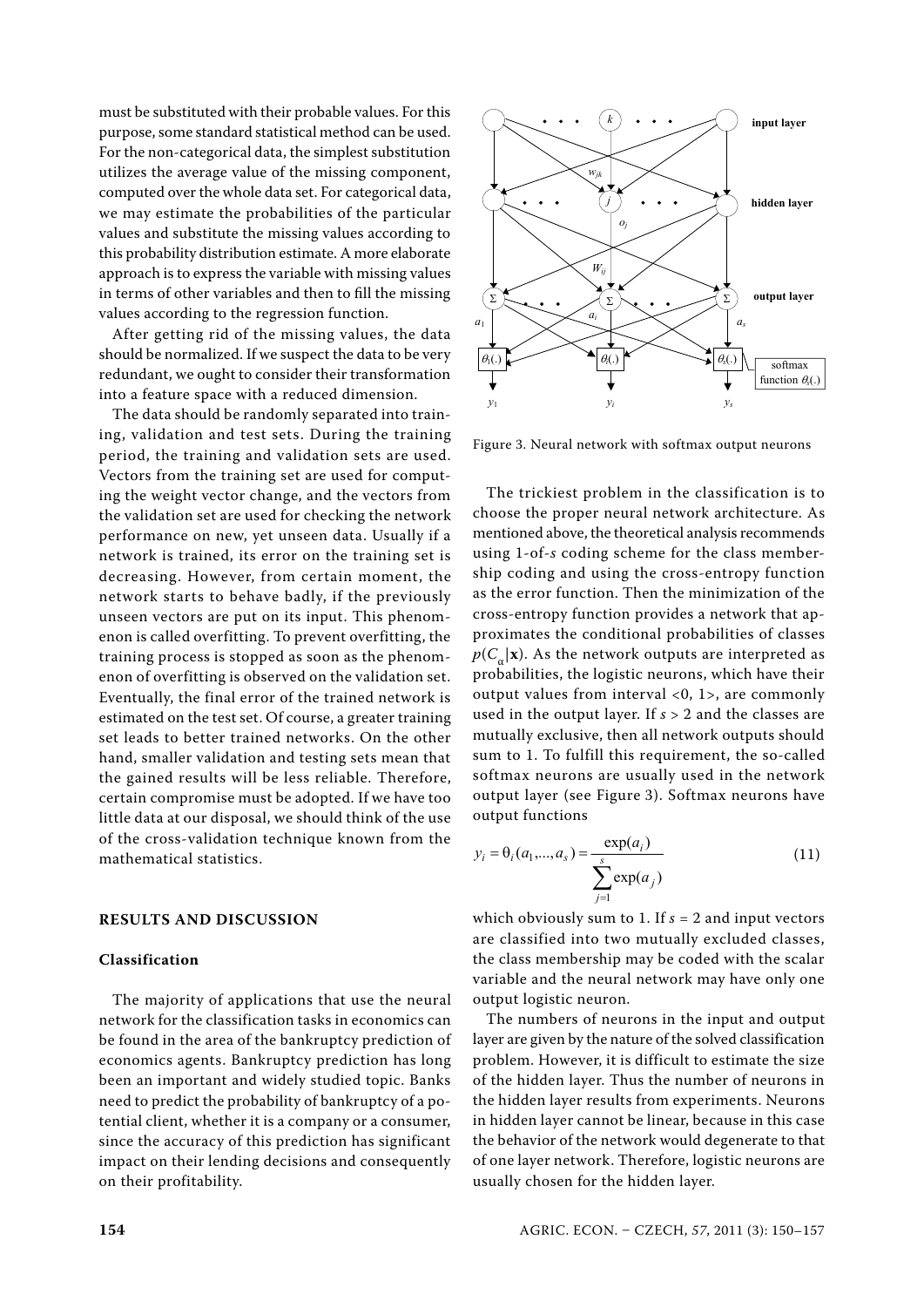# **Training**

During training, the input vectors are taken from the training set and the neural network weight vector is adopted in a stepwise manner according to the before chosen learning algorithm. Till the network architecture is definitively settled, some of the fast learning algorithms that are based on the Hessian matrix are used (e.g. conjugate gradients algorithm). Eventually, the classical backpropagation algorithm with the momentum and weight decay parameters is used. We can start learning experiments with the default values of the momentum and the weight decay and then we may try to improve the acquired results by the gradual little change of their value. The overfitting is usually avoided automatically, due to the used software package that is continuously testing the neural network generalization efficiency on the validation set.

# **Classification error**

Very often the input vectors are classified into two disjunctive categories *C*+ and *C*−. Then besides the *overall error e,* the quality of classification also depends on two parameters named *sensitivity* and *false alarm*. The network classifies the input vectors with sensitivity *s* if  $s \times 100\%$  of the input vectors from category *C*+ are correctly determined as being from the category  $C^+$ . The network classifies the input vectors with the false alarm  $f$ , if  $f \times 100\%$  of inputs from category *C*− are incorrectly determined as being from the category *C*+. The functional dependence of sensitivity on the false alarm is the so-called *ROC curve* (see Figure 4). The overall error *e* depends on the sensitivity *s* and the false alarm *f*

$$
e = (1 - s)\pi^+ + f\pi^- \tag{12}
$$

where π+ and π− are incidences of the categories *C*+ and *C*−. Clearly, in applications as the bankruptcy prediction having a network with big sensitivity *s* is important.



Figure 4. ROC curve

However, according to the ROC curve, the increase of the sensitivity *s* is followed by the increase of the false alarm *f* and usually also with the increase of the overall error *e*. So some compromise must be adopted.

The values of *e*, *s*, and *f* are eventually estimated on the testing set. How good these estimates are can be answered using the standard statistical technique of confidence intervals (see for example Michell 1997). Assume *N* be the size of the testing set. Then the confidence interval of *e* is

$$
e \pm z_c \sqrt{\frac{e(1-e)}{N}}
$$
 (13)

where  $z_c$  is the constant that defines the width of the smallest interval about the mean that includes 100*c*% of the total probability mass under the bell-shaped Normal distribution (e.g. for *c* = 0.95 the value is  $z_c$  = 1.96). The confidence intervals for *s* and *f* can be calculated in the same way.

#### **Time series prediction**

Probably the largest amount of economic applications of neural networks can be found in the field of prediction of time series. Neural network models were successfully used for the inflation-deflation forecasting, for the currency exchange rates prediction or for the prediction of share prices. They often outperformed the standard statistical methods commonly used for time series prediction. However, the time series prediction using neural network is far from straightforward.

Assume that the value  $y(t)$  at time *t* be predicted using the knowledge of its *m* previous values  $y(t - 1)$ , ...,  $y(t - m)$  and the knowledge of  $m + 1$  values of some parameter  $x(t)$ ,  $x(t-1)$ , ...,  $x(t-m)$ . The method the neural network uses for predicting the values of the variable *y* in time instants  $t$ ,  $t + 1$ ,  $t + 2$ , ... can be described as follows.

1. Values  $x(t)$ ,  $x(t-1)$ , ...,  $x(t-m)$  of x are put into some shift register *X* and values  $y(t-1), ..., y(t-m)$ are put into another shift register *Y*. Registers *X* and *Y* are connected to the receptors of the neural network (see Figure 5). The neural network computes  $z(t)$ , which is considered to be a prediction of *y*(*t*).

2. In the next instant, the values in the registers *X* and *Y* are shifted one place to the right. Into the first position of register *X,* the new value of *x* is put. Into the first position of the register *Y,* the value of *y*, which was in the preceding time instant predicted and which meanwhile materialized, is put. The output of the neural network determines the new value of *y* predicted for the current instant.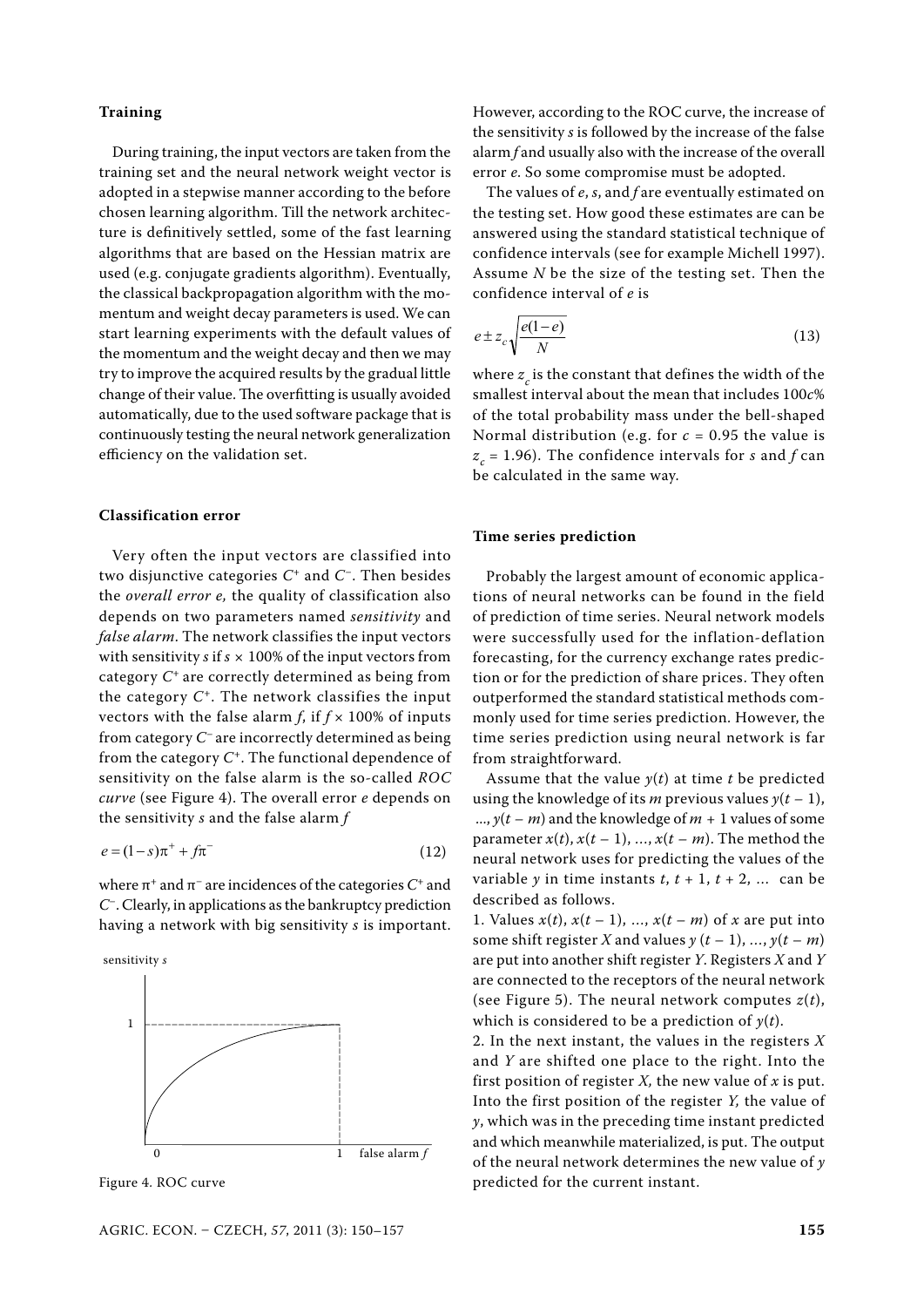3. To obtain predictions of *y* for the further time instants, the step 2 is repeated.

However, before the network is used for prediction, it must be trained on the training set in order that its predictions could be reasonable. Assume the training set

 $y(N), \ldots, y(1), x(N), \ldots, x(1), N \geq m$ 

Then the training procedure can be described as follows.

1. The first  $m + 1$  values  $x(m + 1), x(m), ..., x(1)$  of variable *x* are put into the shift register *X* and the first *m* values  $y(m)$ , ...,  $y(1)$  of variable *y* are put into the shift register *Y*.

2. The output of the network is considered to be a prediction of *y*. The predicted value of *y* is compared with the true value of *y* in the training set and the error of prediction is evaluated. Then according to the before chosen learning algorithm, the weight vector of the network is modified.

3. The values in the registers *X* and *Y* are shifted one position to the right and into the first positions of the registers *X* and *Y,* the next values of *x* and *y* from training set are inserted. Then the step 2 is carried out.

4. The step 3 is repeated until the end of the training set is reached. The last computation is made for the *values*  $y(N - 1)$ , …,  $y(N - m)$  and  $x(N)$ , …,  $x(N - m)$ and the current learning epoch here ends.

5. If the ending condition of the learning algorithm is not fulfilled, the training continues with step 1 and a further learning epoch is carried out.

Until now, we supposed that only one parameter  $x(t)$  supports prediction. The generalization to more such parameters is straightforward. The described model can be also easily modified if the prediction has to be made not one time step ahead, but several time steps ahead. Clearly, if the task is to predict  $y(t)$ for *n* consecutive time steps  $t$ ,  $t + 1$ , …,  $t + n - 1$ , then the network must have *n* output neurons. As the time series prediction falls within regression problems, the output neurons are chosen to be linear and as the error function, the sum-of-square error function is chosen. Usually only one hidden layer with logistic neurons is used. The way the network is trained on the training set is similar to that used for classification.

#### **CONCLUSIONS**

Neural networks provide powerful means for solving the classification and regression problems. As many economic applications can be formulated in the terms of classification or regression, neural networks might play an important role in the effort to build up more exact and accurate quantitative models in economics and management. Often the neural network models were found to provide generally better results than the classical statistical models, although the computational effort is usually several orders of magnitude higher.

Decades ago, neural networks applications required a big effort as no commercial software was at hand. At present, neural networks are part of the majority of statistical packages with user-friendly graphical interface and easy data input compatible with the standard table processor formats. However, for its successful utilization in practical applications, the knowledge of at least the basic principles of the neural network theory is essential. This paper discusses the



Figure 5. Time series prediction with neural network